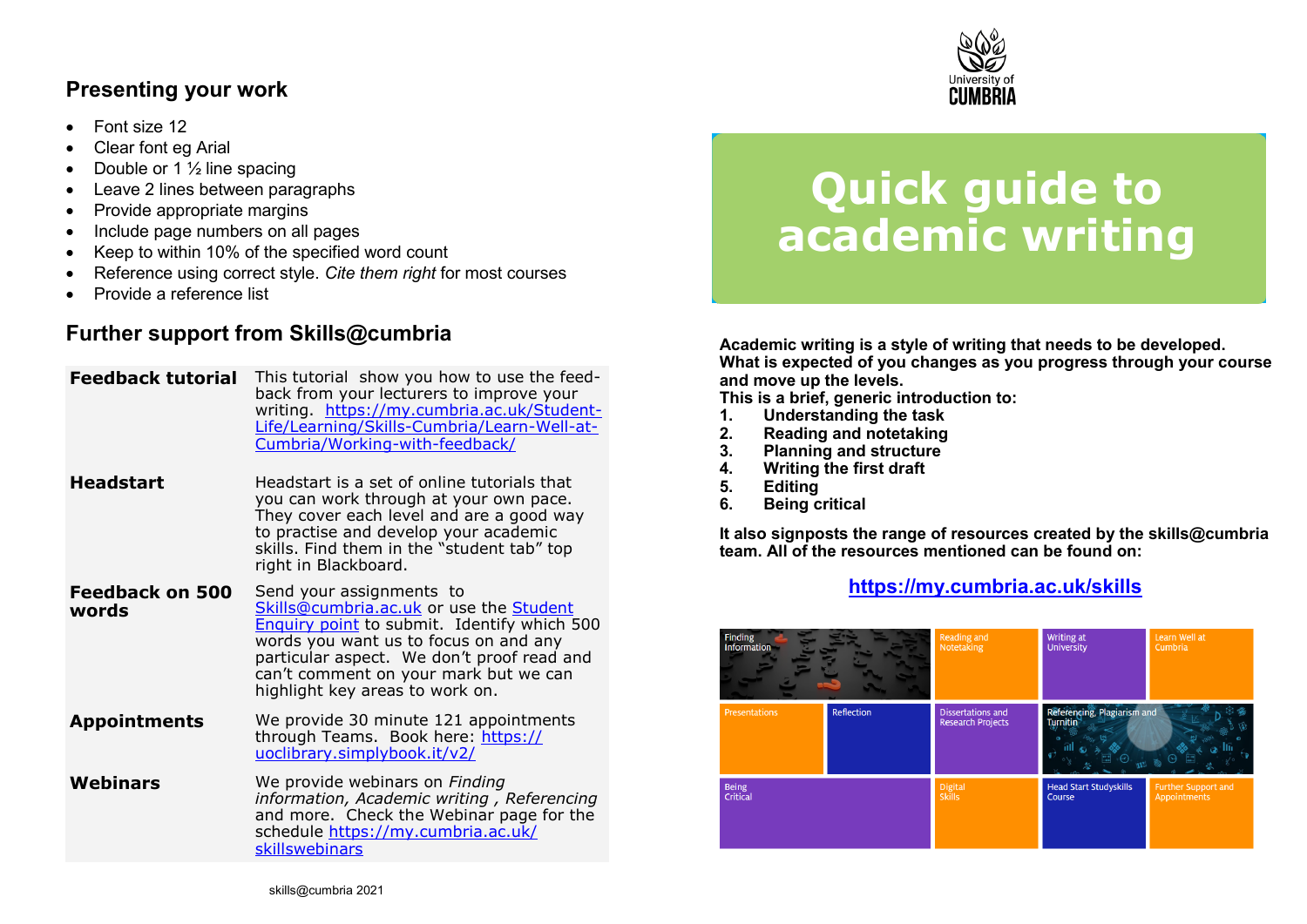#### **1. Understanding what is required**

- Take a look at the University **Assessment guidelines** which cover formatting, online submission and Appendix 3C (all important!).
- Know your submission date and work out a timetable for researching, reading and writing, allowing time for editing. Breaking your assignment into small chunks makes it more achievable.
- Print off your Learning Outcomes (LO) and pin them where you can see them. It is essential that you meet all of the LOs, missing even one will mean a fail. So make sure you understand what they mean; clarify with your module lead if you're not sure.
- Make sure you know what type of assignment you have. The format may be an essay, a report, a presentation or reflective writing. Each of these requires a different approach and more information on all of them can be found on **Writing at university.**
- Make sure you understand what the assignment is asking you to do. The clue is often in the "Instruction" word in the title. For example: *Discuss the importance of* … Or *Critically evaluate* … More examples of instruction words and their definitions are provided on our **Essay page.**
- Brainstorm/ Mindmap / Spider diagram. Whatever you call it and however you do it (post its, Mindmapping software or a large sheet of paper and a pen) find a way to record the assignment title, LOs, what you already know and what you need to find out to answer the question. This will help you to be more targeted with your reading.

#### **Resources.**

- **Assignment guidelines:** [https://my.cumbria.ac.uk/assignmentinfo](https://eur03.safelinks.protection.outlook.com/?url=https%3A%2F%2Fmy.cumbria.ac.uk%2Fassignmentinfo&data=04%7C01%7Ctrudy.purkiss%40cumbria.ac.uk%7C0e8d57468b774c1daf2c08d9a5fa1f00%7Cb627db1d99584fd18ea48ac3b27cf00f%7C1%7C0%7C637723315934652128%7CUnknown%7CTWF)
- **Time management** : [https://v3.pebblepad.co.uk/spa/#/](https://eur03.safelinks.protection.outlook.com/?url=https%3A%2F%2Fv3.pebblepad.co.uk%2Fspa%2F%23%2Fpublic%2F94jgbwctZzdmHxxkfgHrGt4h9r&data=04%7C01%7Ctrudy.purkiss%40cumbria.ac.uk%7C0c2dfd5a662846ddf1ab08d9a5ea62fd%7Cb627db1d99584fd18ea48ac3b27cf00f%7C1%7C0%7) [public/94jgbwctZzdmHxxkfgHrGt4h9r](https://eur03.safelinks.protection.outlook.com/?url=https%3A%2F%2Fv3.pebblepad.co.uk%2Fspa%2F%23%2Fpublic%2F94jgbwctZzdmHxxkfgHrGt4h9r&data=04%7C01%7Ctrudy.purkiss%40cumbria.ac.uk%7C0c2dfd5a662846ddf1ab08d9a5ea62fd%7Cb627db1d99584fd18ea48ac3b27cf00f%7C1%7C0%7)
- **Writing at university:** [https://my.cumbria.ac.uk/academic](https://eur03.safelinks.protection.outlook.com/?url=https%3A%2F%2Fmy.cumbria.ac.uk%2Facademic-writing&data=04%7C01%7Ctrudy.purkiss%40cumbria.ac.uk%7C0e8d57468b774c1daf2c08d9a5fa1f00%7Cb627db1d99584fd18ea48ac3b27cf00f%7C1%7C0%7C637723315934632215%7CUnknown%7CT)-writing
- **Essays:** [https://my.cumbria.ac.uk/academic](https://eur03.safelinks.protection.outlook.com/?url=https%3A%2F%2Fmy.cumbria.ac.uk%2Facademic-essays&data=04%7C01%7Ctrudy.purkiss%40cumbria.ac.uk%7C0e8d57468b774c1daf2c08d9a5fa1f00%7Cb627db1d99584fd18ea48ac3b27cf00f%7C1%7C0%7C637723315934642171%7CUnknown%7CTW)-essays
- **Finding information:** [https://my.cumbria.ac.uk/findinginfo](https://eur03.safelinks.protection.outlook.com/?url=https%3A%2F%2Fmy.cumbria.ac.uk%2Ffindinginfo&data=04%7C01%7Ctrudy.purkiss%40cumbria.ac.uk%7C0e8d57468b774c1daf2c08d9a5fa1f00%7Cb627db1d99584fd18ea48ac3b27cf00f%7C1%7C0%7C637723315934652128%7CUnknown%7CTWFpbG)

# **6. Being critical**

- Your assignment feedback may highlight that you are being too descriptive and need to be more critical. Being critical is a state of mind that you will develop as you move up the levels and at its core it involves *questioning everything*. Think of April Fools Day when we take nothing at face value and check the stories that appear that day to see if they are real or just jokes.
- Criticality starts with your reading and note taking—question what you read, link it to your experience, *compare* and *contrast* to other sources. Use critical questions (found on our **Critical page**) to *evaluate* the literature.
- When it come to writing, try to focus on the **WHY** and **HOW,** rather than reporting the **WHAT** and **WHEN** which may lead to descriptive writing. Only use description to set the scene.
- When you are presenting your evidence, don't just report what an author says but *interpret* it for your context and identify its *significance,* **ie** why have you included it? Why is it worth writing about? How does it impact on practice.
- Critical writing has more *depth*, it doesn't just skim the surface but covers fewer points in more detail. It tends to have an "argument" or stance and that critical "voice" gets stronger as you move up the levels.
- These are all skills that you will develop over time. Our **Being critical** page has lots more information.

#### **Resources**

- **Being critical**; [https://my.cumbria.ac.uk/being](https://eur03.safelinks.protection.outlook.com/?url=https%3A%2F%2Fmy.cumbria.ac.uk%2Fbeing-critical&data=04%7C01%7Ctrudy.purkiss%40cumbria.ac.uk%7C66a2692123a8434e4abc08d9a817cb66%7Cb627db1d99584fd18ea48ac3b27cf00f%7C1%7C0%7C637725642408061585%7CUnknown%7CTWF)-critical
- **Editing section** : [https://my.cumbria.ac.uk/academic](https://eur03.safelinks.protection.outlook.com/?url=https%3A%2F%2Fmy.cumbria.ac.uk%2Facademic-writing&data=04%7C01%7Ctrudy.purkiss%40cumbria.ac.uk%7C0e8d57468b774c1daf2c08d9a5fa1f00%7Cb627db1d99584fd18ea48ac3b27cf00f%7C1%7C0%7C637723315934632215%7CUnknown%7CT)-writing
- **Reverse outline:** [https://web.microsoftstream.com/video/cc8f4eff](https://eur03.safelinks.protection.outlook.com/?url=https%3A%2F%2Fweb.microsoftstream.com%2Fvideo%2Fcc8f4eff-0762-430d-b4a2-af29b0536522&data=04%7C01%7Ctrudy.purkiss%40cumbria.ac.uk%7C1bb5ed4bf0ca4857d1eb08d9a5f7e0a8%7Cb627db1d99584fd18ea48ac3b27cf00f%7C1%7C0) -0762-430d-b4a2-[af29b0536522](https://eur03.safelinks.protection.outlook.com/?url=https%3A%2F%2Fweb.microsoftstream.com%2Fvideo%2Fcc8f4eff-0762-430d-b4a2-af29b0536522&data=04%7C01%7Ctrudy.purkiss%40cumbria.ac.uk%7C1bb5ed4bf0ca4857d1eb08d9a5f7e0a8%7Cb627db1d99584fd18ea48ac3b27cf00f%7C1%7C0)
- **Eliminating wordiness:** [https://sass.queensu.ca/](https://sass.queensu.ca/onlineresource/topics/eliminating-wordiness/) [onlineresource/topics/eliminating](https://sass.queensu.ca/onlineresource/topics/eliminating-wordiness/)-wordiness/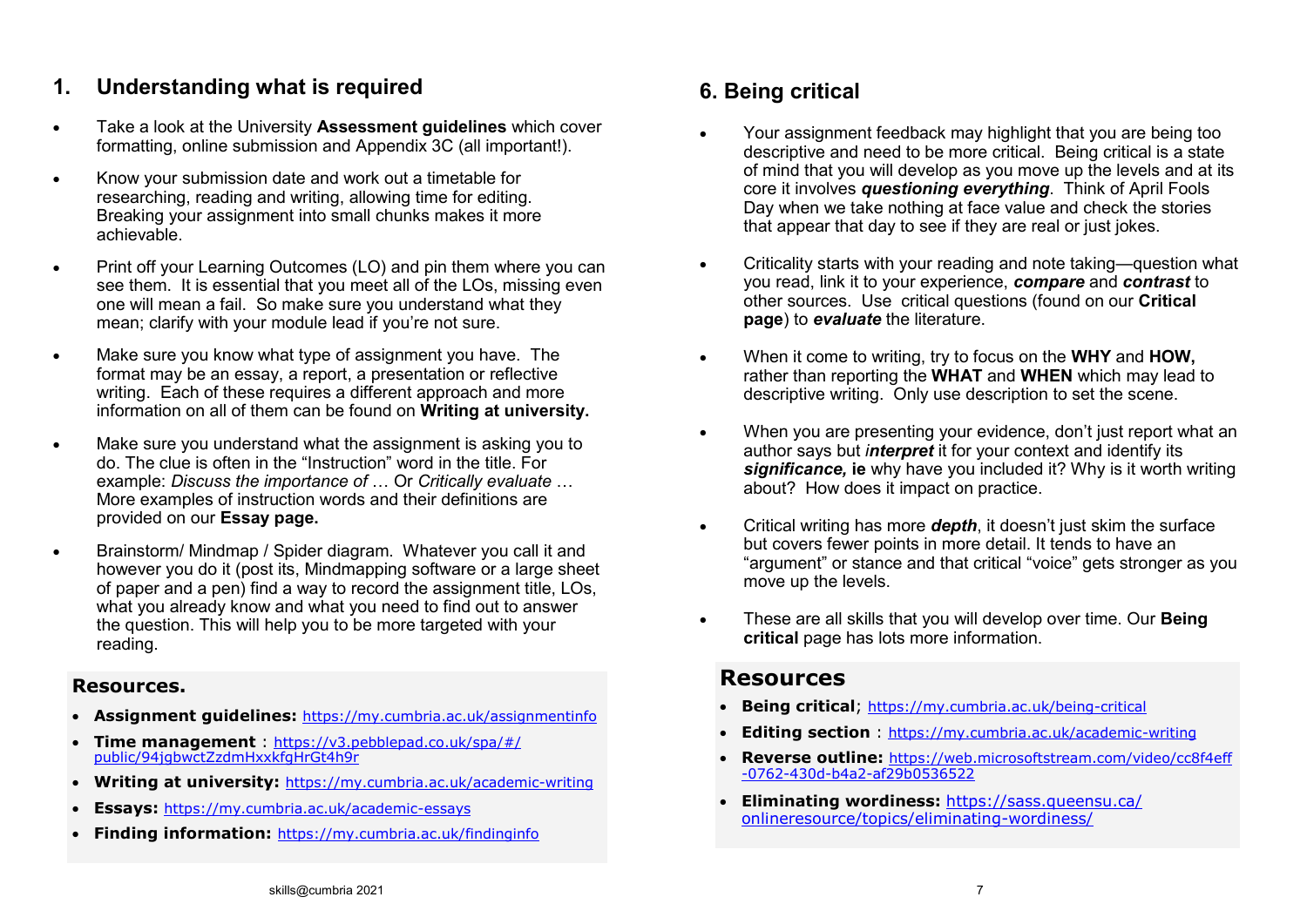#### **5. Editing:** *Write without fear, edit without mercy*

- No writer submits their first draft; every book and article you read will have been extensively honed and edited. You need to allow time to do the same.
- Try to leave a decent amount of time between writing the first draft and revisiting it. This gives you a chance to see it with fresh eyes and be more objective. Printing it out also helps to gain some distance and also gives you the option of scribbling over it.
- Don't try and do everything at once, revisit it a few times with a different purpose each time.
- Start with the overall structure. If things deviated from your plan or you didn't have one, use a **Reverse outline** to see if everything is in the best order. For this, note by each paragraph what it is about in a couple of words (or highlight your topic sentence). This shows you what you wrote about in what order. Do you need to adjust it? Perhaps you need to move things or merge paragraphs if they are duplicating the same point. Maybe you are covering too much and the paragraph needs splitting? If your paragraph takes a whole page, that is a clue you need to split it. Three line paragraphs may need to merge.
- Look at your argument. Are your paragraphs linked in a way that leads your reader through your argument? Is every point relevant to your assignment and Learning Outcomes? If not remove it.
- Often a first draft has too many words. The steps above should help to remove duplication and irrelevant points but you can **eliminate wordiness** too by removing unnecessary words—see the link in **Resources.**
- Check your evidence. Is every point supported by a citation that is correctly formatted?
- Is your grammar, spelling and punctuation correct? Read it out loud or use a screen reader function. This will help to identify where the pauses should be and if a sentence doesn't flow. Note what you regularly get wrong, for example if your sentences tend to be too long, and keep an eye on it.

#### **2. Read and take notes**

- There is no short cut, you have to read around the topic to decide what points need to go in your assignment. One of the differences in writing at university is that every point must be supported by good quality evidence, not just opinion. Without the evidence you can't write an evidence-based, academic essay.
- Start with your module reading list for the key texts. Start with some broad reading to get an overview of your topic and then use **OneSearch** to hone down onto specific reading to answer a particular aspect. Make sure you use academic resources, not just random sources you find on the web. Our **Finding information** page has much more on this topic.
- Start early! This gives you time to build your knowledge base and make connections between various sources, placements and your Learning Outcomes. Make yourself comfortable and break your work into timed chunks.
- Reading at university is different to reading for pleasure as you rarely read an academic book from cover to cover. You use the chapters, index and keywords to identify the most relevant parts of a text. Previous students have shared their top reading tips on our **Reading and notetaking** page.
- Reading shouldn't be a passive exercise: you need to engage and interact with the reading, asking questions and taking notes. Highlighting can be a useful tool but for notetaking to become a part of your information processing, you need to understand and summarise the key information. There are different styles of notetaking and examples can be found on our **Reading and notetaking** page.
- Make sure you record all the referencing details for every source you have read. You will need them to write your assignment. Our **Referencing** page has lots of information on this.
	- **Reading and notetaking:** [https://my.cumbria.ac.uk/](https://eur03.safelinks.protection.outlook.com/?url=https%3A%2F%2Fmy.cumbria.ac.uk%2Facademic-reading&data=04%7C01%7Ctrudy.purkiss%40cumbria.ac.uk%7C0e8d57468b774c1daf2c08d9a5fa1f00%7Cb627db1d99584fd18ea48ac3b27cf00f%7C1%7C0%7C637723315934642171%7CUnknown%7CT) [academic](https://eur03.safelinks.protection.outlook.com/?url=https%3A%2F%2Fmy.cumbria.ac.uk%2Facademic-reading&data=04%7C01%7Ctrudy.purkiss%40cumbria.ac.uk%7C0e8d57468b774c1daf2c08d9a5fa1f00%7Cb627db1d99584fd18ea48ac3b27cf00f%7C1%7C0%7C637723315934642171%7CUnknown%7CT)-reading
	- **Referencing**: [my.cumbria.ac.uk/referencing](https://my.cumbria.ac.uk/Student-Life/Learning/Skills-Cumbria/Referencing-and-Avoiding-Plagiarism/)